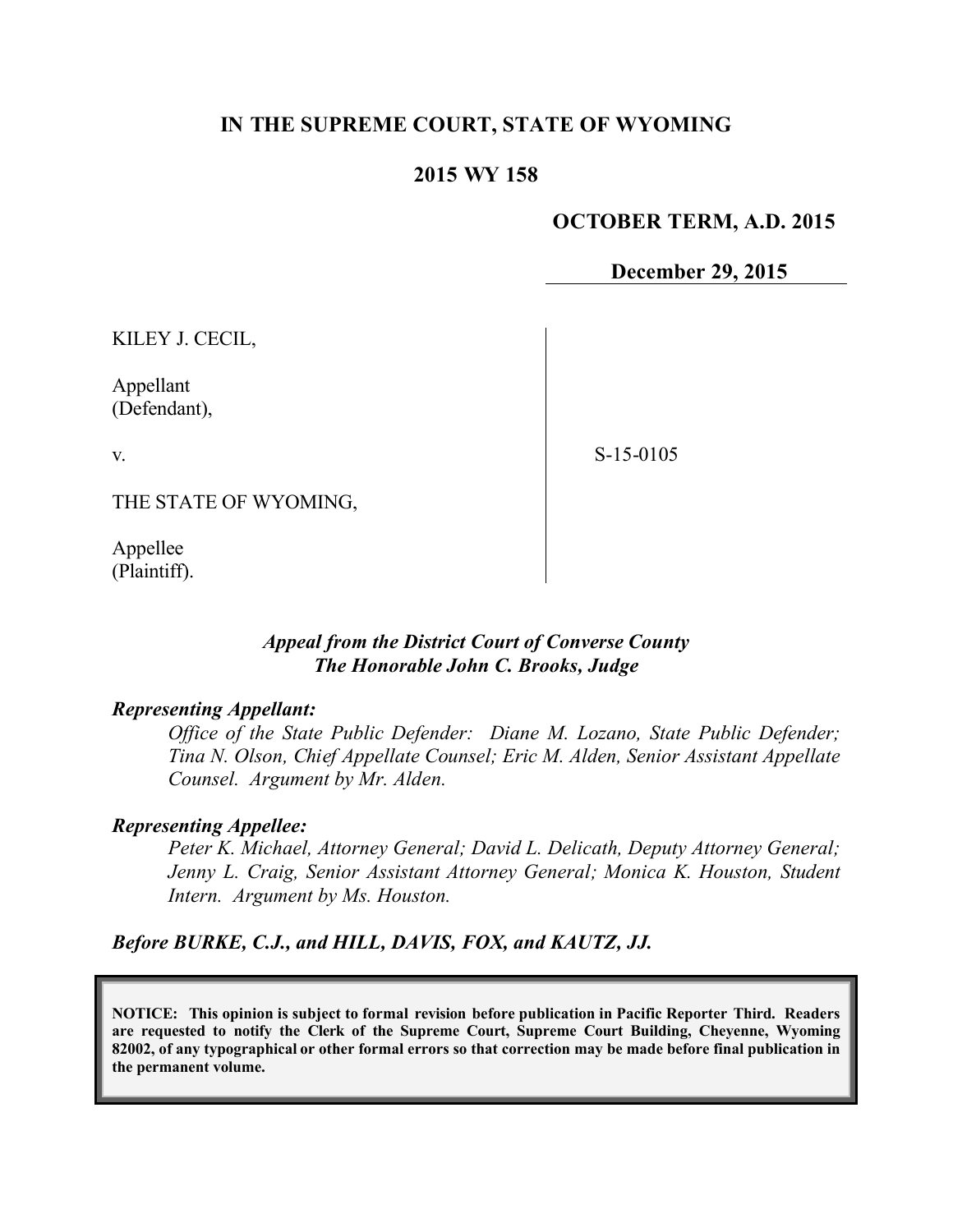# **BURKE, Chief Justice.**

[¶1] Appellant, Kiley J. Cecil, was convicted of aggravated assault and battery, simple assault, and strangulation of a household member. He contends the jury was not properly instructed with respect to the crimes of aggravated assault and battery and simple assault. We affirm in part and reverse in part.

# *ISSUES*

[¶2] Appellant presents two issues, which we restate as follows:

- 1. Did the district court err in instructing the jury on the elements of aggravated assault and battery under Wyo. Stat. Ann. § 6-2-502(a)(i)?
- 2. Did the district court err in instructing the jury to consider assault as a lesser included offense of aggravated assault and battery under Wyo. Stat. Ann. § 6-2-502(a)(iii)?

# *FACTS*

[¶3] Appellant and the victim, Michelle DeVault, lived together in Douglas, Wyoming. On the night of April 4, 2014, Appellant arrived home from work and the victim noticed that he had been drinking. Appellant began arguing with the victim and eventually became violent. Appellant grabbed the victim by her hair and pushed her head into a wall. The victim lost consciousness and when she regained awareness, she was lying in a bathtub and Appellant was holding a knife to her throat. At that point, according to the victim, Appellant "stood up and started stomping on my face, on my jaw, and on my chest with his work boots." Appellant then began strangling her. The victim lost consciousness a second time and, when she woke up, Appellant was no longer in the room. The victim left the house, drove to a nearby bar, and then returned to the residence with friends. When she returned, Appellant was outside the house holding a knife. One of the victim's friends swatted the knife from Appellant's hands and punched him, knocking him to the ground. Soon after, the police arrived in response to a call from neighbors regarding a confrontation involving a knife.

[¶4] The State charged Appellant with one count of aggravated assault and battery under Wyo. Stat. Ann.  $\S$  6-2-502(a)(i) (LexisNexis 2013) for causing or attempting to cause serious bodily injury, and one count of aggravated assault and battery under Wyo. Stat. Ann.  $\S 6$ -2-502(a)(iii) for threatening to use a drawn deadly weapon. The statute provides, in pertinent part, as follows:

# **§ 6-2-502. Aggravated assault and battery; penalty.**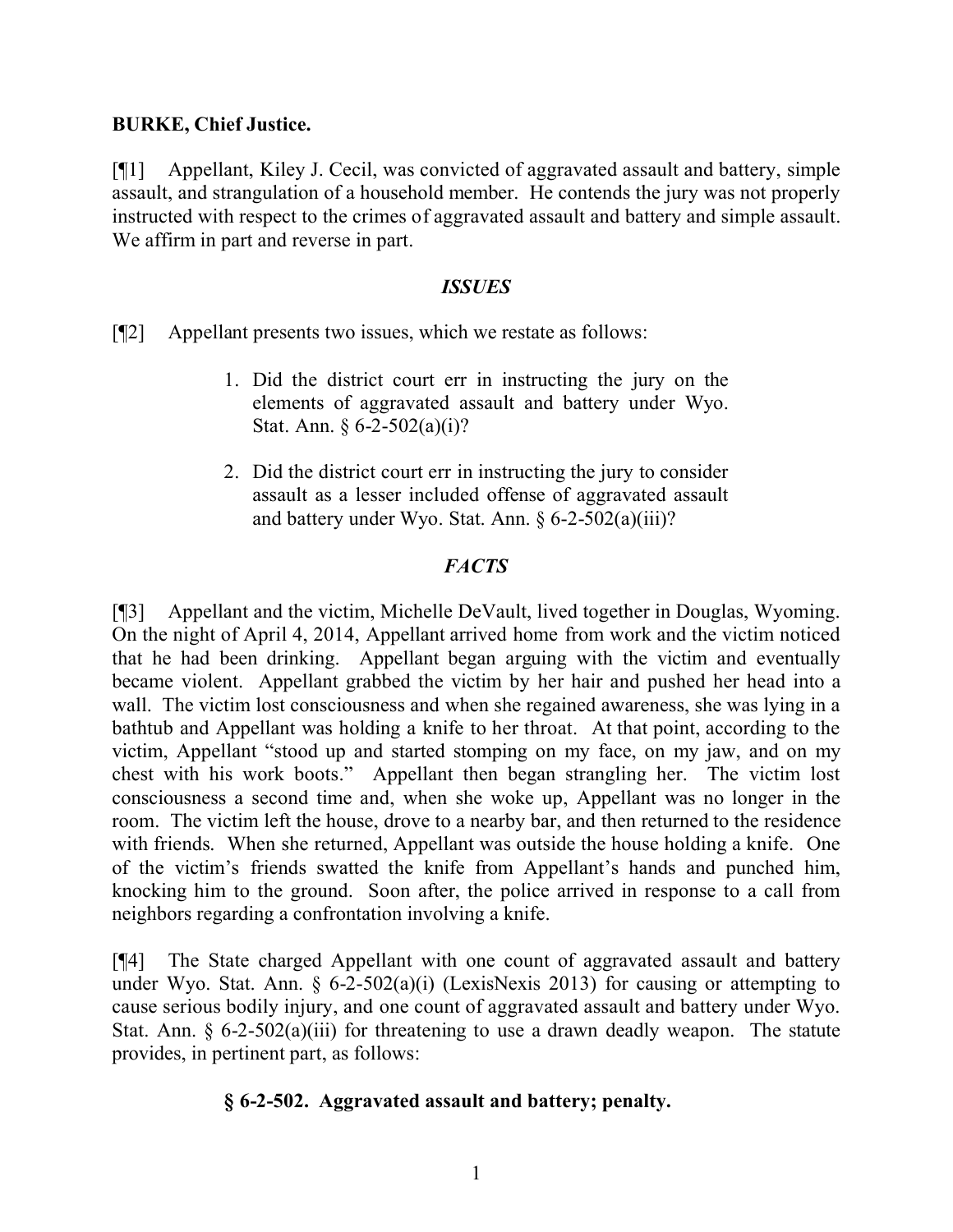(a) A person is guilty of aggravated assault and battery if he:

(i) Causes or attempts to cause serious bodily injury to another intentionally, knowingly or recklessly under circumstances manifesting extreme indifference to the value of human life;

. . .

(iii) Threatens to use a drawn deadly weapon on another unless reasonably necessary in defense of his person, property or abode or to prevent serious bodily injury to another[.]

The State also charged Appellant with one count of strangulation under Wyo. Stat. Ann.  $§ 6 - 2 - 509(a)(i).$ <sup>1</sup>

[¶5] The matter proceeded to a jury trial. After the close of evidence, the jury was instructed as to the applicable law. Those instructions included a recitation of the elements of the crimes charged. The jury was further instructed that "attempt," as used in Wyo. Stat. Ann.  $\frac{6}{2}$ -502(a)(i), is defined as "an act which was a substantial step towards committing the crime charged in this case," and that "a substantial step means conduct which is strongly corroborative of the firmness of the defendant's intention to complete the commission of the crime." At Appellant's request, the jury was also instructed that "The offense of Attempted Aggravated Assault and Battery for threatened

- (i) Applying pressure on the throat or neck of the household member; or
- (ii) Blocking the nose and mouth of the household member.
- (b) Strangulation of a household member is a felony punishable by imprisonment for not more than five (5) years.

<sup>&</sup>lt;sup>1</sup> Wyo. Stat. Ann. § 6-2-509 provides as follows:

**<sup>§ 6-2-509.</sup> Strangulation of a household member; penalty.**

<sup>(</sup>a) A person is guilty of strangulation of a household member if he intentionally and knowingly or recklessly causes or attempts to cause bodily injury to a household member by impeding the normal breathing or circulation of blood by: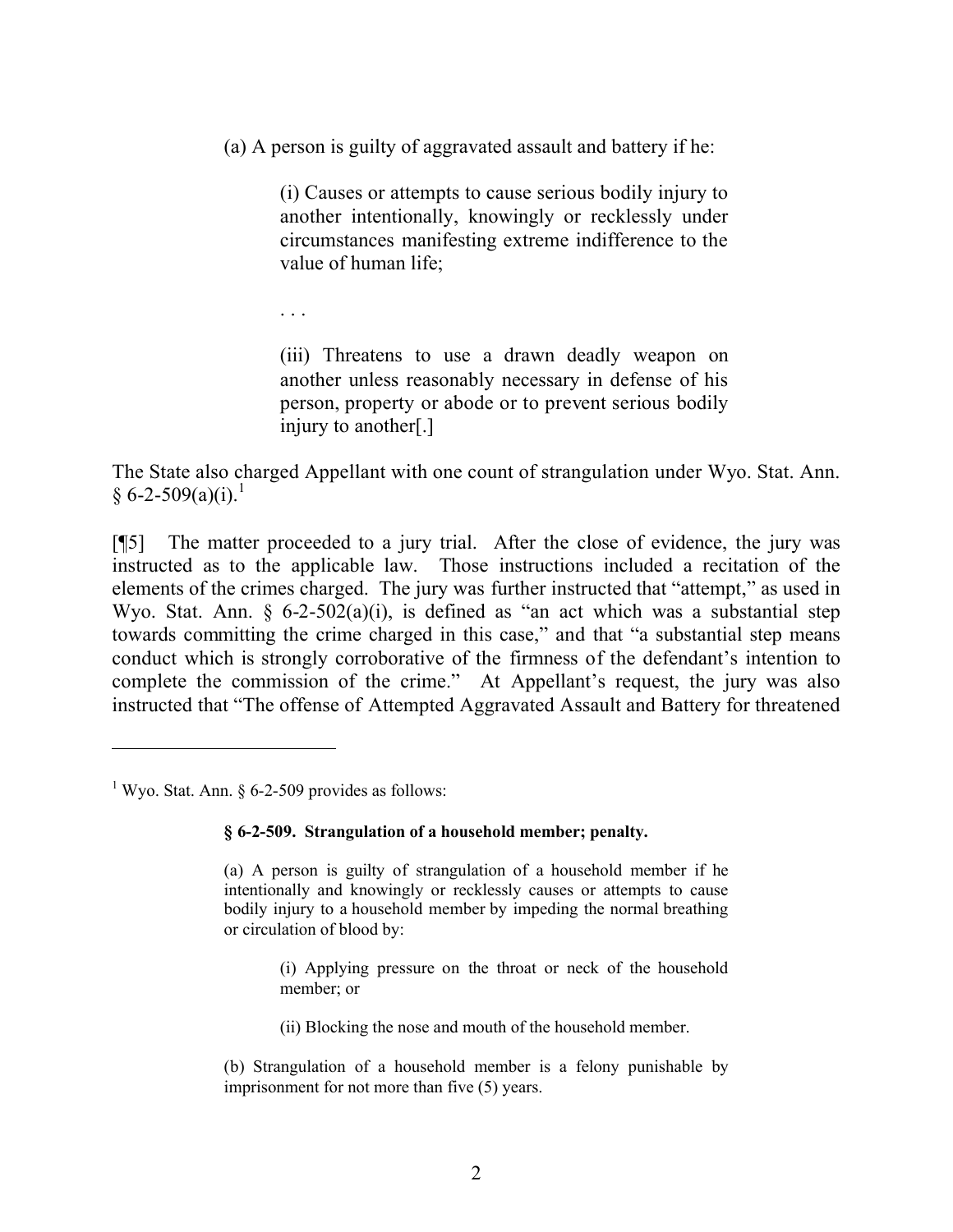use of a drawn deadly weapon, with which the defendant is charged, also includes the lesser offense of Assault." Neither party objected to the instructions.

[¶6] The jury found Appellant guilty of aggravated assault and battery under Wyo. Stat. Ann. § 6-2-502(a)(i). On the verdict form, the jury noted its determination that Appellant attempted to cause serious bodily injury intentionally and knowingly.<sup>2</sup> The jury concluded that Appellant was not guilty of threatening to use a drawn deadly weapon under Wyo. Stat. Ann.  $\S$  6-2-502(a)(iii) but concluded that Appellant was guilty of the "lesser included offense" of simple assault. The jury also found Appellant guilty of strangulation of a household member under Wyo. Stat. Ann. § 6-2-509 $(a)(i)$ .<sup>3</sup>

[¶7] The district court sentenced Appellant to six to eight years for the aggravated assault conviction, six months for the assault conviction, and four to five years for the strangulation conviction. The court ordered the sentences to be served concurrently. This appeal followed.

# *DISCUSSION*

### **Aggravated Assault and Battery**

[¶8] In his first issue, Appellant contends the district court erred in instructing the jury on the elements of aggravated assault and battery under Wyo. Stat. Ann. § 6-2-502(a)(i).

<sup>2</sup> The verdict form provides as follows:

#### **Subparts 1a, 1b, and 1c**

1a.) Was such attempted aggravated assault and battery done intentionally?

YES X NO

1b.) Was such attempted aggravated assault and battery done knowingly?

 $YES \quad X \quad NO$ 

1c.) Was such attempted aggravated assault and battery done recklessly under circumstances which showed an extreme indifference to human life?

YES NO X

<sup>3</sup> Appellant does not challenge his strangulation conviction in this appeal.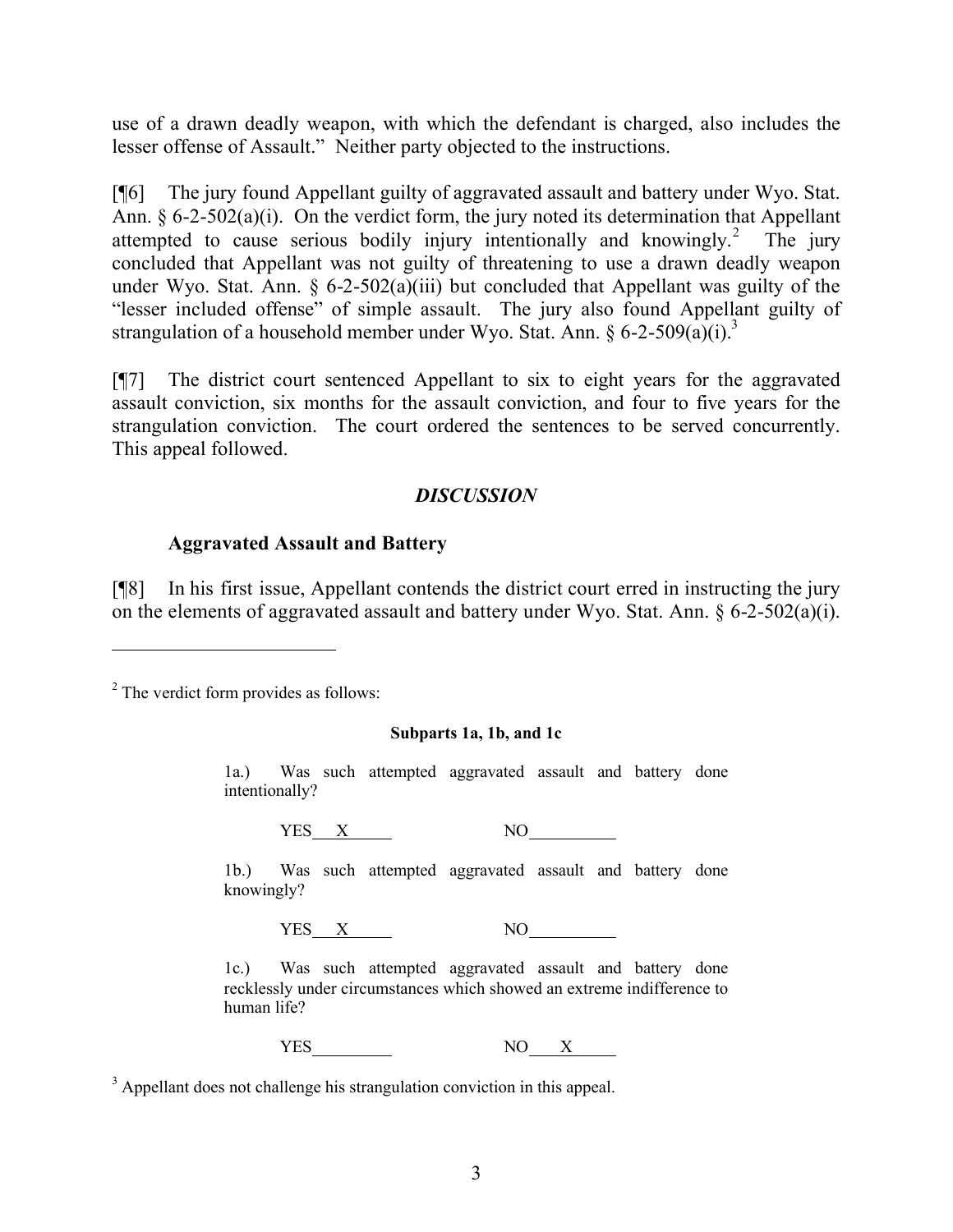The elements of the crime were set forth in Instruction No.  $15<sup>2</sup>$ 

The elements of the crime of Attempted Aggravated Assault and Battery, as charged in Count I of this case are:

- 1. On or about the 4th day of April, 2014
- 2. In the County of Converse Wyoming
- 3. The Defendant, Kiley J. Cecil
- 4. Intentionally OR Knowingly OR Recklessly under circumstances which showed an extreme indifference to human life
- 5. Attempted to cause serious bodily injury, to Michelle Devault.

The jury was provided with a definition of "attempt" in Instruction No. 27:

"Attempt" is defined as an act which was a substantial step towards committing the crime charged in this case.

As used in this Instruction, a substantial step means conduct which is strongly corroborative of the firmness of the defendant's intention to complete the commission of the crime.

[¶9] According to Appellant, the instructions should have stated that "attempt" requires, in addition to a substantial step towards the commission of the crime, an "intent to commit the crime" of aggravated assault and battery. Appellant relies on the language of Wyo. Stat. Ann. § 6-1-301, Wyoming's general attempt statute. That statute provides as follows:

# **§ 6-1-301. Attempt; renunciation of criminal intention.**

(a) A person is guilty of an attempt to commit a crime if:

(i) With the intent to commit the crime, he does any act which is a substantial step towards commission of the crime. A "substantial step" is conduct which is strongly corroborative of the firmness of the person's intention to complete the commission of the crime[.]

Based on this statute, Appellant claims that "attempt [ing] to cause serious bodily injury" under Wyo. Stat. Ann.  $\S 6$ -2-502(a)(i) is a specific intent crime requiring proof that the defendant intended to commit the crime set forth in the statute.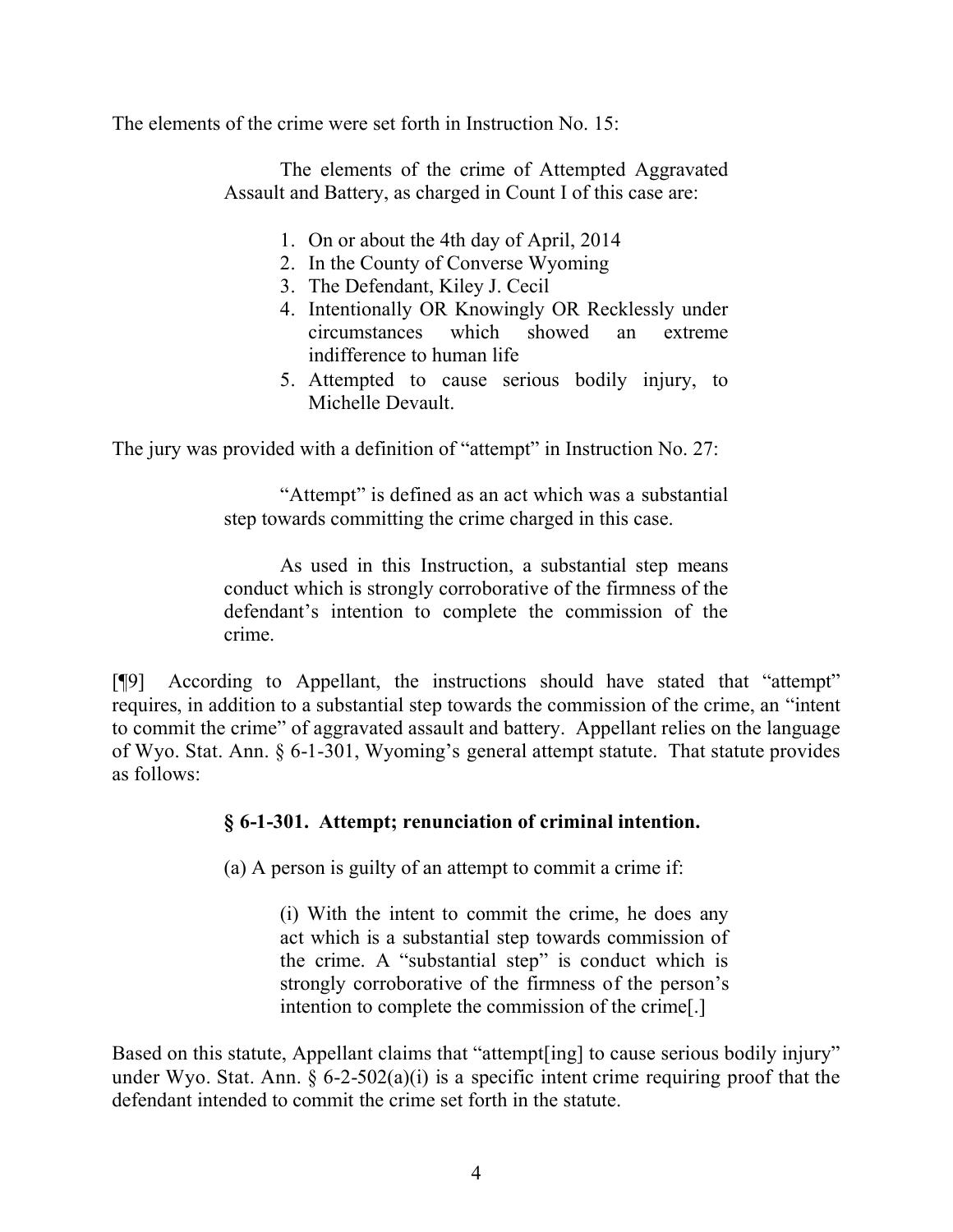[¶10] Appellant did not object to the instructions at trial. As a result, we review for plain error. *Miller v. State*, 2015 WY 68, ¶ 6, 350 P.3d 264, 265 (Wyo. 2015). To establish plain error, the appellant must prove (1) the record clearly reflects the alleged error; (2) the existence of a clear and unequivocal rule of law and that there was a clear and obvious transgression of that rule of law; and (3) the error adversely affected a substantial right resulting in material prejudice to him. *Rathbun v. State*, 2011 WY 116, ¶ 28, 257 P.3d 29, 38 (Wyo. 2011). To establish material prejudice, an appellant "must show a reasonable probability that [he] would have received a more favorable verdict in the absence of the error." *Pendleton v. State*, 2008 WY 36, ¶ 11, 180 P.3d 212, 216 (Wyo. 2008). Appellant has met the first prong of the plain error test because the incident alleged as error is clearly reflected in the jury instructions contained in the record. We are unable to conclude, however, that Appellant has established a transgression of a clear and unequivocal rule of law.

[¶11] We have previously addressed the elements of Wyoming's aggravated assault and battery statute in *Schafer v. State*, 2008 WY 149, 197 P.3d 1247 (Wyo. 2008), involving a threat to use a drawn deadly weapon under Wyo. Stat. Ann. § 6-2-502(a)(iii). In that case, the defendant was convicted under Wyoming's general attempt statute, as applied through Wyoming's aggravated assault and battery statute. On appeal, the defendant argued that "it is not possible to attempt to make an actual threat of physical injury while employing a deadly weapon – rather, until the threat is actually made, there is no crime." *Id.*, **[8, 197 P.3d at 1249.** We agreed. We began our analysis by noting that specific statutes prevail over more general statutes:

> The ultimate question in this appeal is whether the Wyoming Legislature intended attempted aggravated assault to be a criminal offense. The answer to the question, in this Court's estimation, is that the Legislature did not so intend. The general attempt statute, Wyo. Stat. Ann. § 6-1-301 (LexisNexis 2007), is applicable to all crimes unless the specific criminal statute, in this case the aggravated assault and battery statute, also relates to attempts. This Court has generally described the reach of the general attempt statute as follows:

> > [T]he general attempt statute is operative when applied to statutes where the legislature has not already spoken; and where the legislature has enacted a special statute making the attempt a crime, the special statute will prevail. This construction gives effect to both statutes and a policy that ambiguity concerning the application of criminal statutes should be resolved in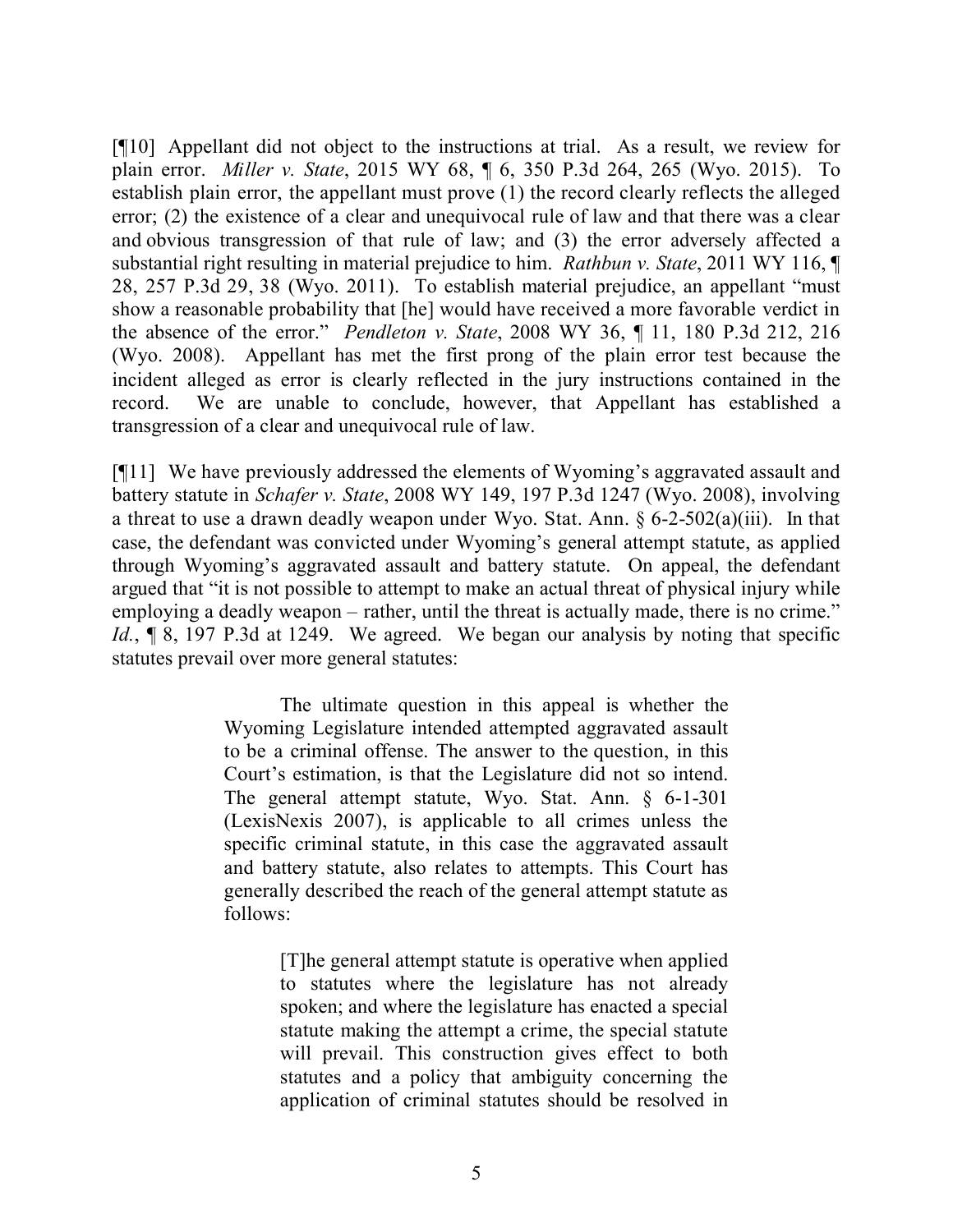favor of lenity.

*Schafer*,  $\P$  12, 197 P.3d at 1250. Ultimately, we concluded that the legislature did not intend for Wyo. Stat. Ann. § 6-1-301 to apply to the aggravated assault and battery statute:

> The intent of the Wyoming Legislature is manifest in its inclusion of "attempt" in subsection (a)(ii) and the omission of "attempt" from subsection (a)(iii). Given this specific language, we conclude the Wyoming Legislature did not intend for the general attempt statute to be applicable to the specific aggravated assault and battery statute. This is the only construction that can give effect to all the provisions of the statute, and ensure the manifest legislative intent is carried out. By overlaying the general attempt statute on the aggravated assault and battery statute, this Court would judicially establish a crime that the Wyoming Legislature never intended. *See generally In re James M.*, 9 Cal. 3d 517, 108 Cal. Rptr. 89, 510 P.2d 33 (Cal. 1973); Steven James Malamuth, Comment, *A Final Assault on Attempted Assaults*, 14 Santa Clara Lawyer 96 (1973).

*Schafer*,  $\P$  15, 197 P.3d at 1250-51. Accordingly, we reversed the appellant's conviction for attempted aggravated assault and battery. *Id.*, ¶ 19, 197 P.3d at 1251.

[¶12] Following our decision in *Schafer*, the legislature changed the language of Wyo. Stat. Ann. § 6-2-502(a)(i) from "causes serious bodily injury" to "causes *or attempts to cause* serious bodily injury." As a result of this amendment, the legislature has specifically made an attempt to cause serious bodily injury a crime under Wyo. Stat. Ann. § 6-2-502(a)(i). This amendment renders the general attempt statute, Wyo. Stat. Ann. § 6-1-301 (LexisNexis 2007), inapplicable to the specific crime charged in this case. *Schafer*, ¶ 12, 197 P.3d at 1250.

[¶13] Although the general attempt statute is inapplicable here, it appears that the jury instruction defining attempt was derived from that statute. Appellant contends that the jury instruction was incomplete because it failed to instruct the jury that an attempt must include the "intent to commit the crime" as set forth in Wyo. Stat. Ann. § 6-1-301. We disagree.

[¶14] District courts have substantial latitude to tailor jury instructions to the facts of the case. *Adekale v. State*, 2015 WY 30, ¶ 37, 344 P.3d 761, 770 (Wyo. 2015). "A trial court does not abuse its discretion by referring the jury to instructions that, when viewed as a whole and in the context of the entire trial, fairly and adequately cover the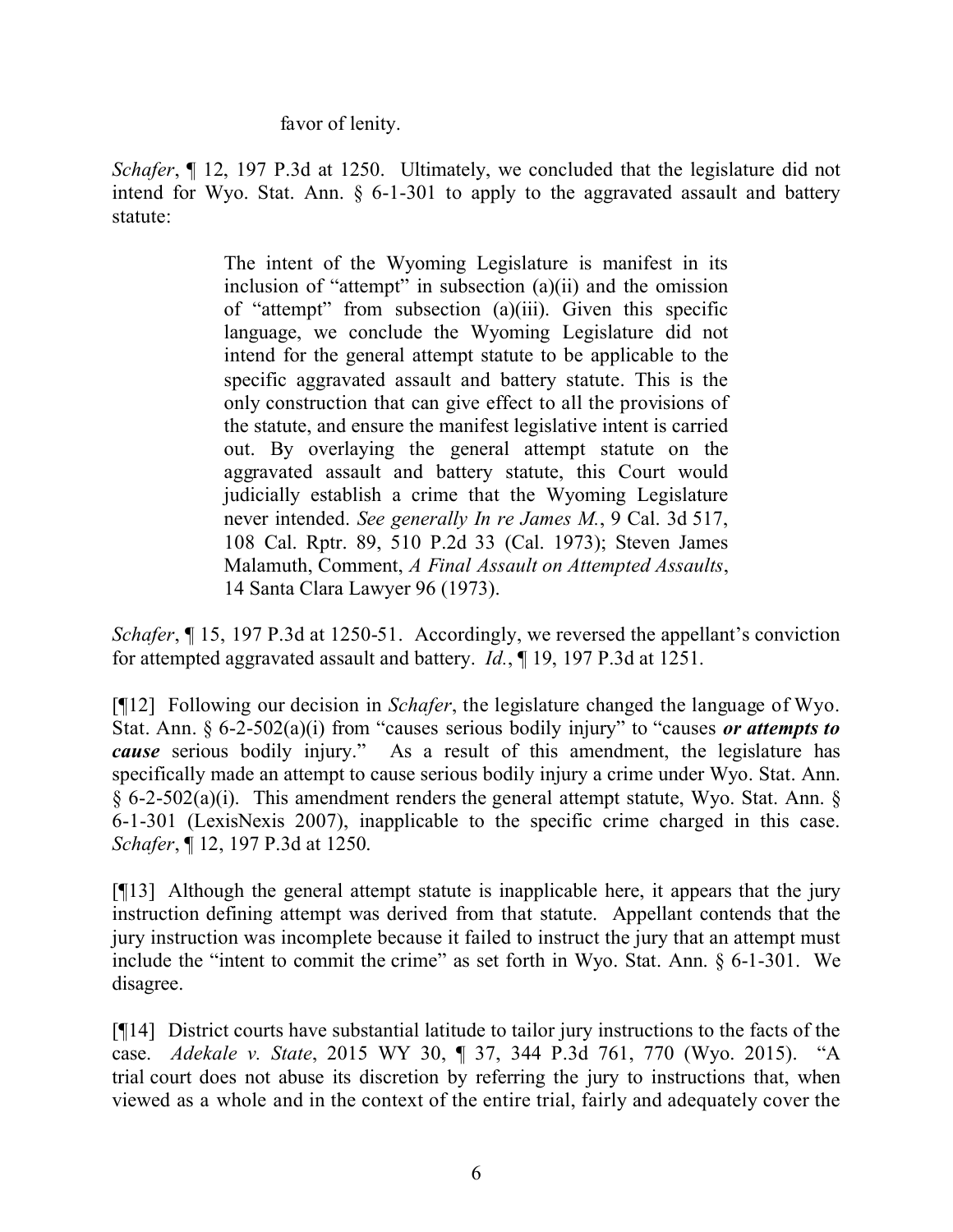issues." *Budder v. State*, 2010 WY 123, ¶ 7, 238 P.3d 575, 577 (Wyo. 2010). As long as the instructions correctly state the law and cover the relevant issues, there is no reversible error. *Adekale*, ¶ 37, 344 P.3d at 770. We have previously recognized that "[a] court need not give an instruction defining a term unless it has a technical legal meaning so different from its ordinary meaning that the jury, without further explanation, would misunderstand its import in relation to the factual circumstances." *Butz v. State*, 2007 WY 152, ¶ 19, 167 P.3d 650, 655 (Wyo. 2007). Because the technical legal meaning of "attempt" as set forth in Wyo. Stat. Ann. § 6-1-301 is not applicable to Wyo. Stat. Ann. § 6-2-502(a)(i), it was not necessary for the court to give an instruction defining the term. Nonetheless, the instruction provided by the court was not inconsistent with the ordinary meaning of the word "attempt," which is "to make an effort to do, accomplish" something. *Webster's Third New International Dictionary* 140 (2002). In accordance with the elements of the crime as set forth by the legislature, the jury was instructed that the crime of aggravated assault and battery requires an intentional, knowing, or reckless attempt to cause serious bodily injury. As part of its verdict in this case, the jury determined that Appellant intentionally and knowingly attempted to cause serious bodily injury. The jury instructions fairly and adequately covered the relevant issues and correctly stated the law. Accordingly, we find no transgression of a clear and unequivocal rule of law. Appellant has failed to establish plain error.

# **Simple Assault**

[¶15] In his second issue, Appellant contends the jury was improperly instructed that simple assault, as set forth in Wyo. Stat. Ann. § 6-2-501(a), is a lesser included offense of aggravated assault and battery under Wyo. Stat. Ann.  $\S$  6-2-502(a)(iii). He claims that his right to due process of law was violated as a result of the instructional error. Appellant also contends the instruction violated his right to be free from double jeopardy because "there is a serious likelihood of jury confusion as to the act which might have constituted the alleged lesser offense."

[¶16] The State concedes that assault is not a lesser included offense of aggravated assault and battery under Wyo. Stat. Ann. § 6-2-502(a)(iii). It claims, however, that Appellant waived his right to appeal this issue under the doctrine of invited error because Appellant requested the jury instruction at issue. The State also asserts that the error was not prejudicial because "Simple assault is still a lesser crime than aggravated assault and battery, and defense counsel's strategy of having the jury convict Cecil of a less serious offense was successful." The State does not respond to Appellant's argument that the instruction violated his double jeopardy rights.

[¶17] The determination of whether an offense is a lesser included offense of a charged crime is a question of law that we review *de novo. State v. Keffer*, 860 P.2d 1118, 1137 (Wyo. 1993). We agree with the parties that assault is not a lesser included offense of aggravated assault and battery under Wyo. Stat. Ann.  $\S 6$ -2-502(a)(iii). We apply the test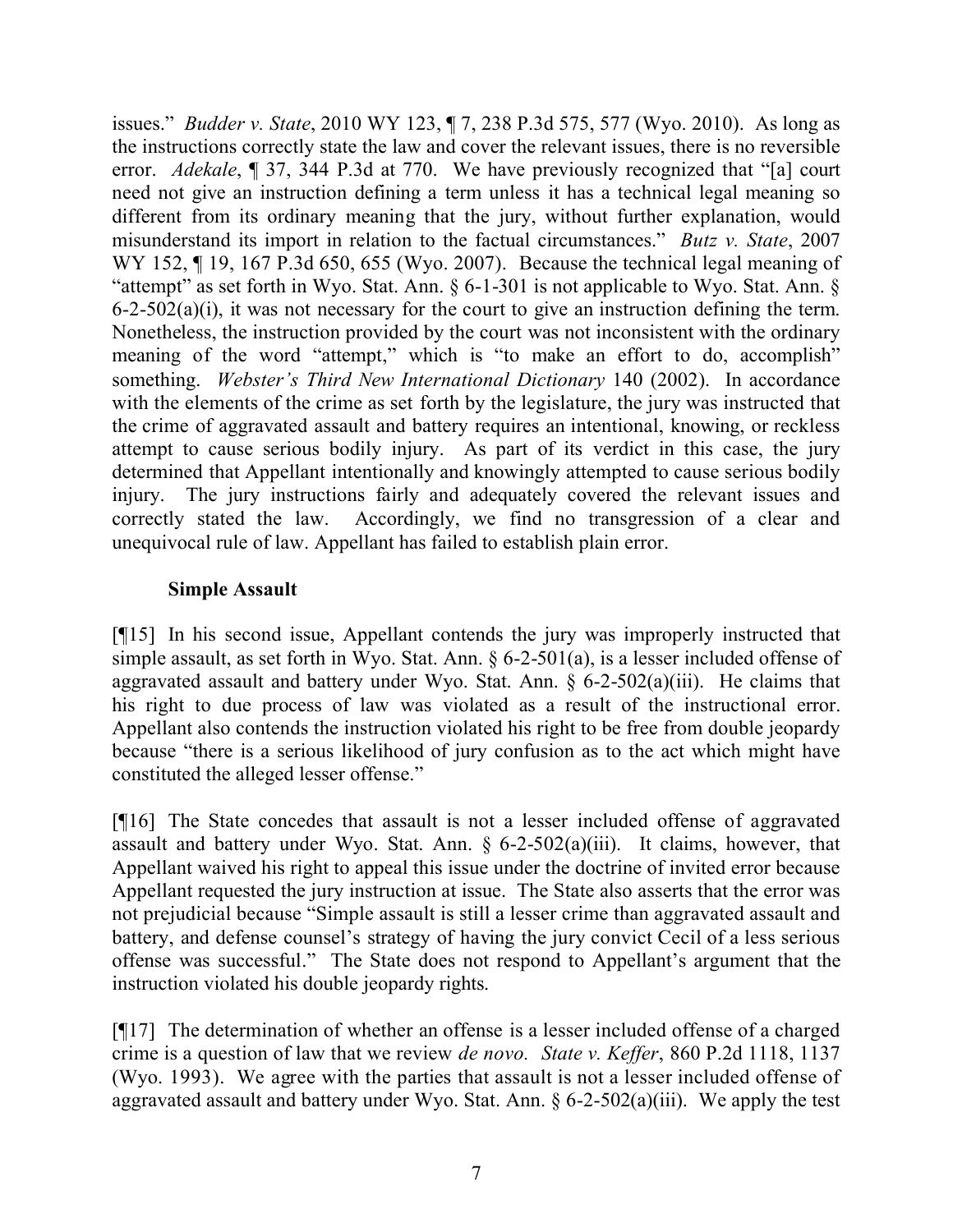set forth in *Blockburger v. United States*, 284 U.S. 299, 304, 52 S.Ct. 180, 182, 76 L.Ed. 306 (1932): "The applicable rule is that where the same act or transaction constitutes a violation of two distinct statutory provisions, the test to be applied to determine whether there are two offenses or only one, is whether each provision requires proof of a fact which the other does not." Stating the test another way, a crime is a lesser included offense "if its elements are a subset" of the elements of the greater offense. *Bowlsby v. State*, 2013 WY 72, ¶ 9, 302 P.3d 913, 916 (Wyo. 2013).

[¶18] Appellant was convicted of simple assault under Wyo. Stat. Ann. § 6-2-501, which provides as follows:

# **§ 6-2-501. Simple assault; battery; penalties.**

(a) A person is guilty of simple assault if, having the present ability to do so, he unlawfully attempts to cause bodily injury to another.

The jury was instructed that assault is a lesser included offense of aggravated assault and battery under Wyo. Stat. Ann.  $\S 6-2-502(a)(iii)$ , which states:

# **§ 6-2-502. Aggravated assault and battery; penalty.**

(a) A person is guilty of aggravated assault and battery if he:

. . .

(iii) Threatens to use a drawn deadly weapon on another unless reasonably necessary in defense of his person, property or abode or to prevent serious bodily injury to another[.]

The elements of a crime — the facts requiring proof under the *Blockburger* test — are derived from the statute defining that crime. *Bowlsby*, ¶ 10, 302 P.3d at 917. As is plainly apparent from the language of the statutes, assault does not require a threat to use a drawn deadly weapon and aggravated assault and battery does not require an attempt to cause bodily injury to another. Accordingly, assault is not a lesser included offense of aggravated assault and battery under Wyo. Stat. Ann. § 6-2-502(a)(iii).

[¶19] We turn, then, to the question of whether Appellant is prohibited from raising this issue under the doctrine of invited error. We have stated that "As applied to jury instructions, the invited error doctrine provides that use of an instruction proposed by the appellant may not be grounds for reversal unless such was 'necessarily prejudicial.'" *Butcher v. State*, 2005 WY 146, ¶ 29, 123 P.3d 543, 552 (Wyo. 2005). In the present